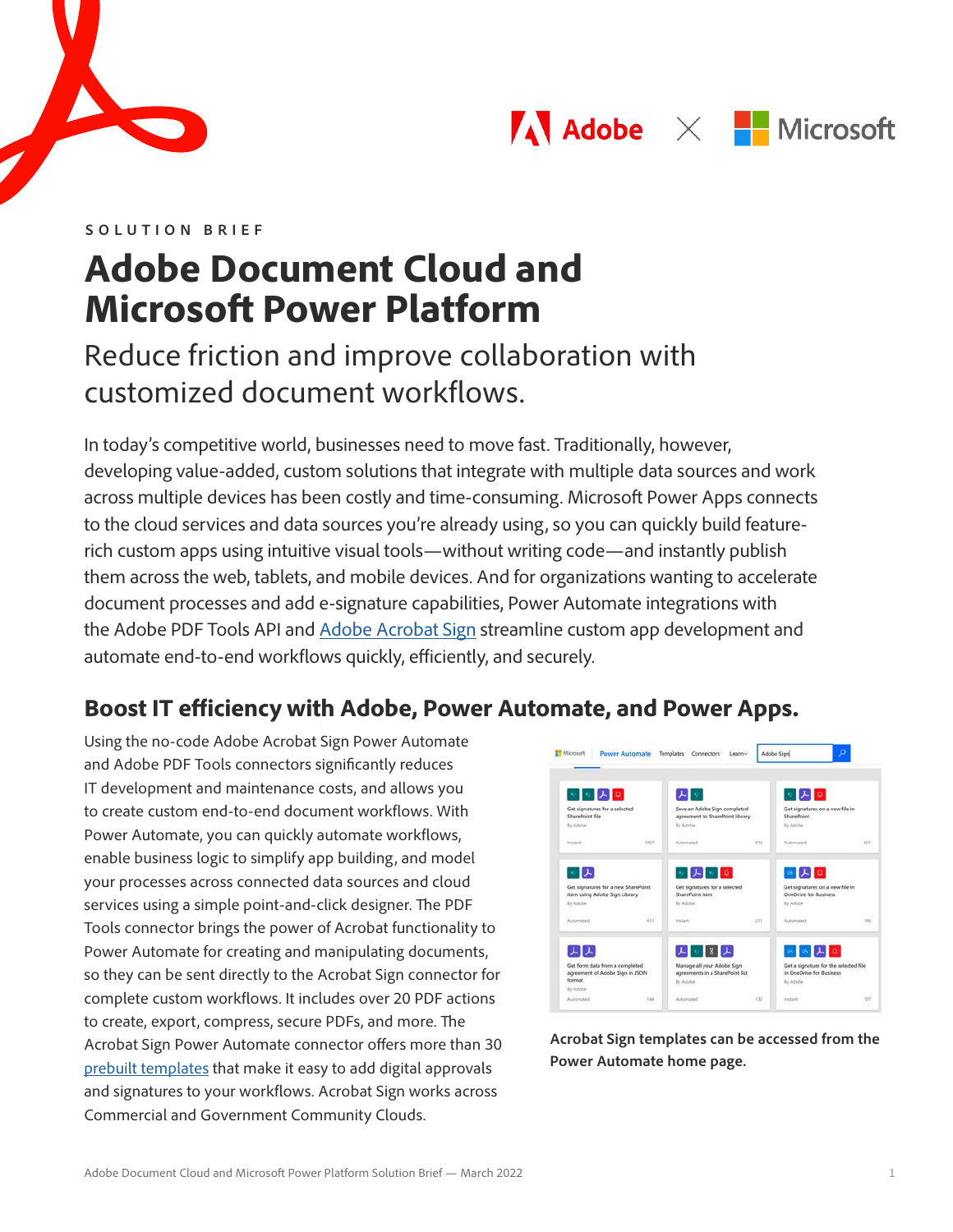Adobe Document Cloud template examples include:

- Get signatures on a new file in Microsoft SharePoint
- Get signatures on a selected file in SharePoint
- Start deal approvals with Acrobat Sign for Microsoft Dynamics 365 opportunities
- Get agreement notifications in Teams channels
- Save a completed agreement to a SharePoint library
- Capture signatures on Power Apps
- Get form field data from a completed agreement
- Convert documents to PDF and send to Acrobat Sign for signatures
- Compress, protect, and email a PDF document
- Convert new files from shared drives to PDF and store or email
- Create PDFs from incoming email attachments and store in a shared drive

The Acrobat Sign Power Automate connector provides a set of event triggers and actions that automatically start a signature process, kick off tasks after an agreement is signed, keep track of the signature status using notification templates, and store signed agreements in your Microsoft environment and other applications. Many complex workflows require a large number of recipients, form fields, and documents. The Acrobat Sign Power Automate connector includes a "support array" feature that allows users to create robust workflows with Acrobat Sign that contain dynamic form fields, recipients, and documents in an intuitive and seamless way. The connector also supports GovCloud (GCC), making it easy to integrate Acrobat Sign into workflows and apps for the government sector. The Power Apps integration with Power Automate triggers a signature flow right from an app. Simply create a "start event" in Power Automate when agreements are created, sent, or completed.

The Adobe PDF Tools Power Automate connector brings high-fidelity PDF manipulation capabilities to perform document actions such as create, convert, export, combine, compress, and protect PDF files. This new service provides additional flexibility for users who want to perform tasks like converting Word documents to PDF, using optical character recognition (OCR), or securing, modifying, and exporting PDF documents as part of a custom document workflow—all within Power Automate. IT professionals and citizen developers have the ability to automate their existing document workflows easily using the drag-and-drop interface and quick start templates.

#### Use cases

Use cases for the Acrobat Sign and PDF Tools connectors include:

- Creating PDF files for agreements with signatures
- Converting attachments and new files to PDF format for sharing and storing
- Starting a signature process from a service trigger
- Getting the status of an Acrobat Sign agreement workflow
- Creating a copy of the final agreement that is stored in the user's location of choice
- Securing a signed document and storing in a shared drive

| Adobe PDF Tools                                | ×       |  |  |  |
|------------------------------------------------|---------|--|--|--|
| ← Search connectors and actions                |         |  |  |  |
| Triggers<br>Actions                            |         |  |  |  |
| Compress PDF<br>Adobe PDF Tools                | $\circ$ |  |  |  |
| Convert document to PDF<br>Adobe PDF Tools     | o       |  |  |  |
| Convert Dynamic HTML to PDF<br>Adobe PDF Tools | $\odot$ |  |  |  |
| Convert Excel to PDF<br>Adobe PDF Tools        | $\odot$ |  |  |  |
| Convert Image to PDF<br>Adobe PDF Tools        | o       |  |  |  |
| Convert PDF to Excel<br>Adobe PDF Tools        | o       |  |  |  |
| Convert PDF to Image<br>Adobe PDF Tools        | $\odot$ |  |  |  |
| Convert PDF to PPT<br>Adobe PDF Tools          | $\odot$ |  |  |  |
| Convert PDF to Word                            |         |  |  |  |

**The PDF Tools connector includes more than 20 PDF actions to enhance customer workflows.**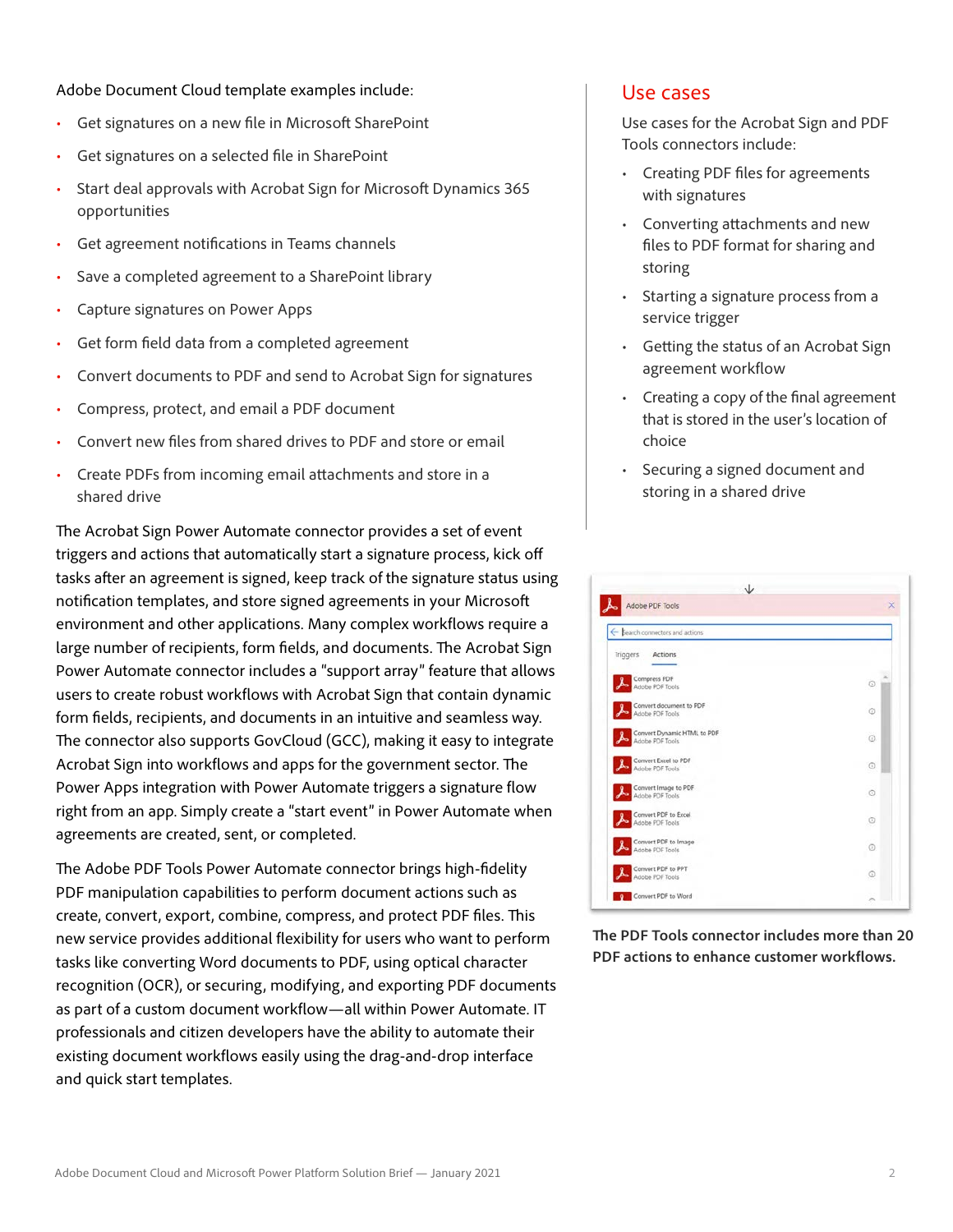# **Accelerate business processes.**

The Power Apps integration with Power Automate lets you quickly automate hundreds of business processes to handle field service requests, sales contracts, new hire forms, and IT requests—faster and more efficiently. Use Power Automate to design business logic for your Power Apps using the point-and-click designer—no coding required. Easily run flows in your apps with buttons, actions, and data inputs.

Service technicians often spend hours filling out time-consuming paper forms and struggling with legacy systems to enter data. With Power Apps, you can build custom web and tablet apps that automate these processes, improving customer service and accuracy while simplifying the mobile signing experience. Your custom Power Apps can give technicians access to the right data and customer records, map the data into contracts, and automatically trigger the signature approval workflow right from the app. The customer record is automatically updated once the signature workflow is complete.

Use case 1: Contract management with Acrobat Sign, SharePoint, and Power Automate.



**Step 1. Contract manager adds a new customer to a SharePoint list item.** 

A new customer is added to SharePoint as a new list item.



**Step 2. Trigger Acrobat Sign approval using Power Automate in SharePoint.**

Power Automate automatically triggers approval workflow, using the Acrobat Sign "Get a signature for a new SharePoint item" template in Power Automate.



**Step 3. Customer approves contract.**

Customer opens the agreement and signs with Acrobat Sign.



**Step 4. Use Power Automate to return the completed agreement to dedicated folder in SharePoint.** 

Once the agreement is completed, Power Automate automatically triggers a workflow to save it to a SharePoint folder, using an Acrobat Sign template in Power Automate.

### Use case 2: Field service management with Acrobat Sign, Power Apps, and Power Automate.



**Step 1. Field worker visits customer site and creates a request of order.** 

Field worker uses Power Apps to pull out an opportunity in Dynamics for Field Service.



**Step 2. An Acrobat Sign order is created inside Power Apps.**

Field worker uses the Acrobat Sign template in Power Automate to "Start approval for a new opportunity in Dynamics" to create an agreement.



**Step 3. Customer approves the order.**

Customer uses Power Apps to sign in person with Acrobat Sign.



**Step 4. Final agreement is saved to Dynamics for field service.**

Once the agreement is completed, it automatically triggers a workflow to save the Dynamics opportunity using the Acrobat Sign action in Power Automate.



inforte timprove our collaboration across the organization." Acrobat Sign is the new lynchpin of our digital workflow. With its strong integrations with existing Microsoft tools and processes, we're maximizing investments and seeing returns very quickly. We are strong users of collaboration tools like SharePoint, so with the new capabilities with Teams and Power Automate—as they integrate with Acrobat Sign—it makes natural sense for us to use these tools to

**Acrobat Sign user** Iowa State University Foundation